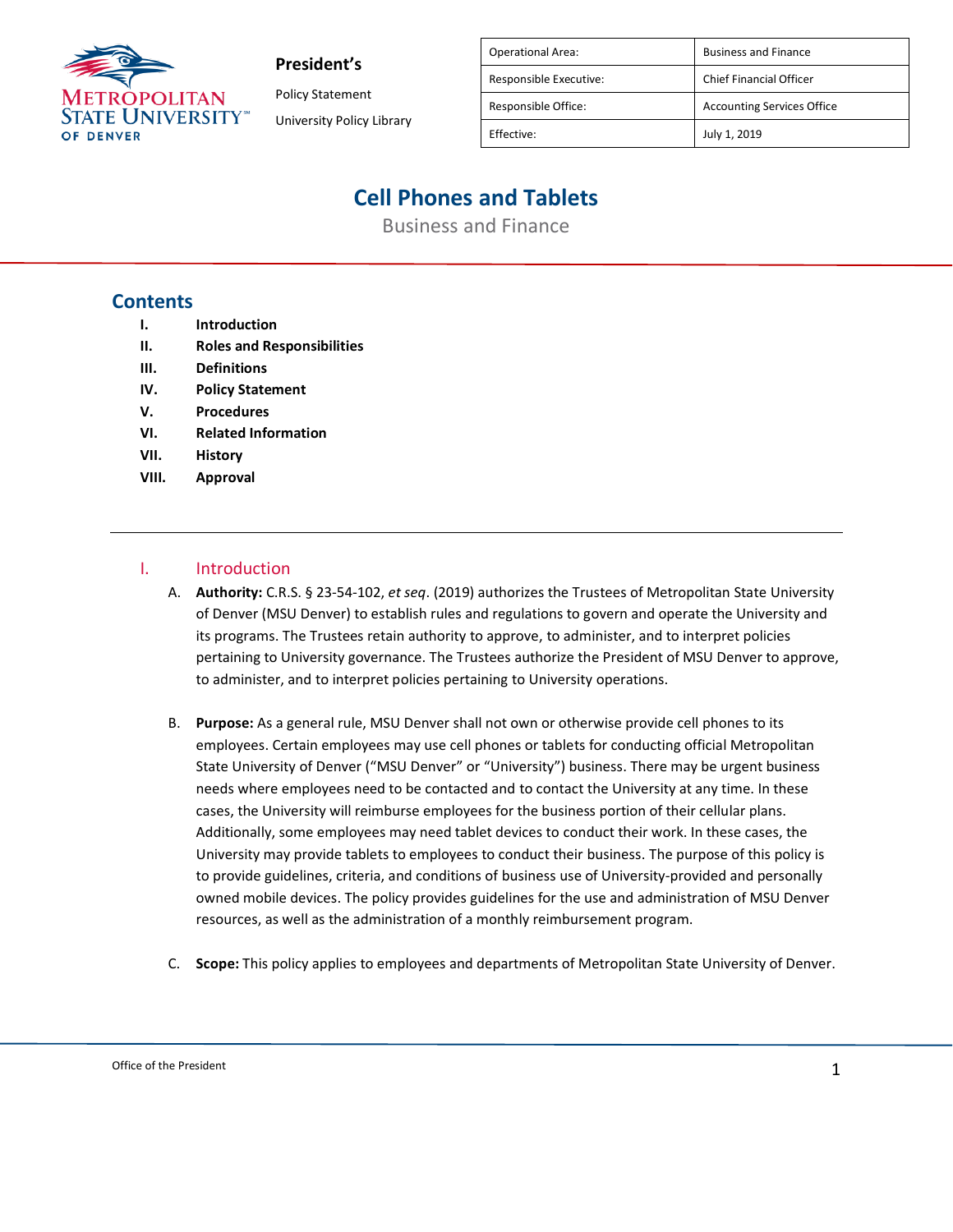

Policy Statement University Policy Library

| <b>Operational Area:</b> | <b>Business and Finance</b>       |
|--------------------------|-----------------------------------|
| Responsible Executive:   | <b>Chief Financial Officer</b>    |
| Responsible Office:      | <b>Accounting Services Office</b> |
| Effective:               | July 1, 2019                      |

## **Cell Phones and Tablets**

Business and Finance

## II. Roles and Responsibilities

- A. **Responsible Executive:** Chief Financial Officer
- B. **Responsible Administrator:** Controller
- C. **Responsible Office:** Accounting Services Office
- D. **Policy Contact:** Accounting Services Office, 303-615-0039

#### III. Definitions

- A. **Cell Phone.** Any wireless device used for voice communication. This includes wireless devices used for text, data, or email communication, if they are also used for voice communication.
- B. **Tablet.** A general-purpose computer contained in a single panel. Its distinguishing characteristic is the use of a touch screen as the input device. It receives data and email communications via wireless connections either through a Wi-Fi network or a data network provided by a communications carrier.

#### IV. Policy Statement

- A. **Cell Phone.** When the President, Provost, or appropriate Vice President determines that an employee, typically Director-level or above, is required to be available via cell phone to the University at all times, a maximum amount of \$60 per month may be reimbursed to the employee. The reimbursement is not taxable per IRS Guidelines.
- B. **Tablet.** When the President, Provost, or appropriate Vice President determines that an employee has a business use for a tablet, they may authorize the employee's department to purchase a tablet from the Auraria Campus Bookstore. The purchase should be the most cost-effective tablet, taking into consideration the primary business purpose need of the employee. As a general rule, the tablets should only provide connectivity through wireless devices, and not through a mobile phone carrier to ensure that it is the most cost-effective price. The President, Provost, or appropriate Vice President must approve exceptions to this rule. If an exception is provided, the University will only purchase the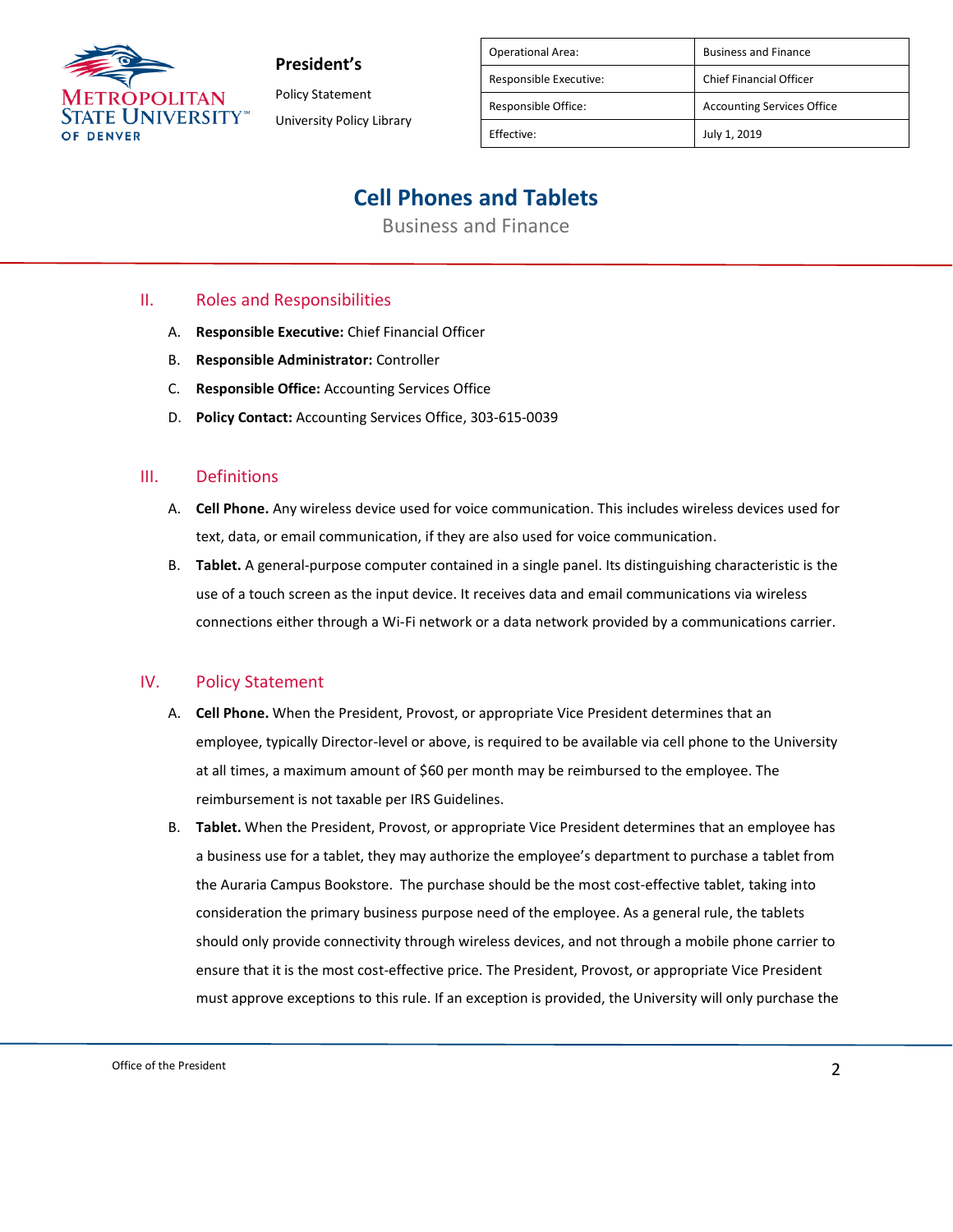

Policy Statement University Policy Library

| <b>Operational Area:</b> | <b>Business and Finance</b>       |
|--------------------------|-----------------------------------|
| Responsible Executive:   | <b>Chief Financial Officer</b>    |
| Responsible Office:      | <b>Accounting Services Office</b> |
| Effective:               | July 1, 2019                      |

## **Cell Phones and Tablets**

Business and Finance

tablet with the additional connectivity. No reimbursement will be made to the employee for these monthly charges.

C. **Exceptions.** The President may grant exceptions in writing to this policy on a case-by-case basis based on University business needs.

## V. Procedures

### **Procedures for Obtaining a Cell Phone Allowance**

In applying for a cell phone allowance, employees, along with their supervisors, will take several steps:

### A. **Employees**

- 1. Prepare a memo outlining the business or academic need for being reimbursed a portion of their monthly cell phone expenses.
- 2. Identify the portion of the use on three months of cell phone that is related to school business. This amount will be used to justify the monthly reimbursement. The maximum reimbursement available to any employee is \$60 per month. The following formula can be used to calculate the reimbursement:
	- a. Number of Minutes for Business/Data Use = % of Reimbursable Charges
	- b. Number of Total Plan Minutes/Data Use
- 3. Turn in the memo to the next level supervisor for their approval.
- 4. Determine whether the employee's position requires a mobile device and/or Internet service based on the job duties and responsibilities.
- 5. Determine the source of funds to be used to pay for the reimbursement.
- 6. Determine the appropriate reimbursement based on the employee's analysis of their expenses.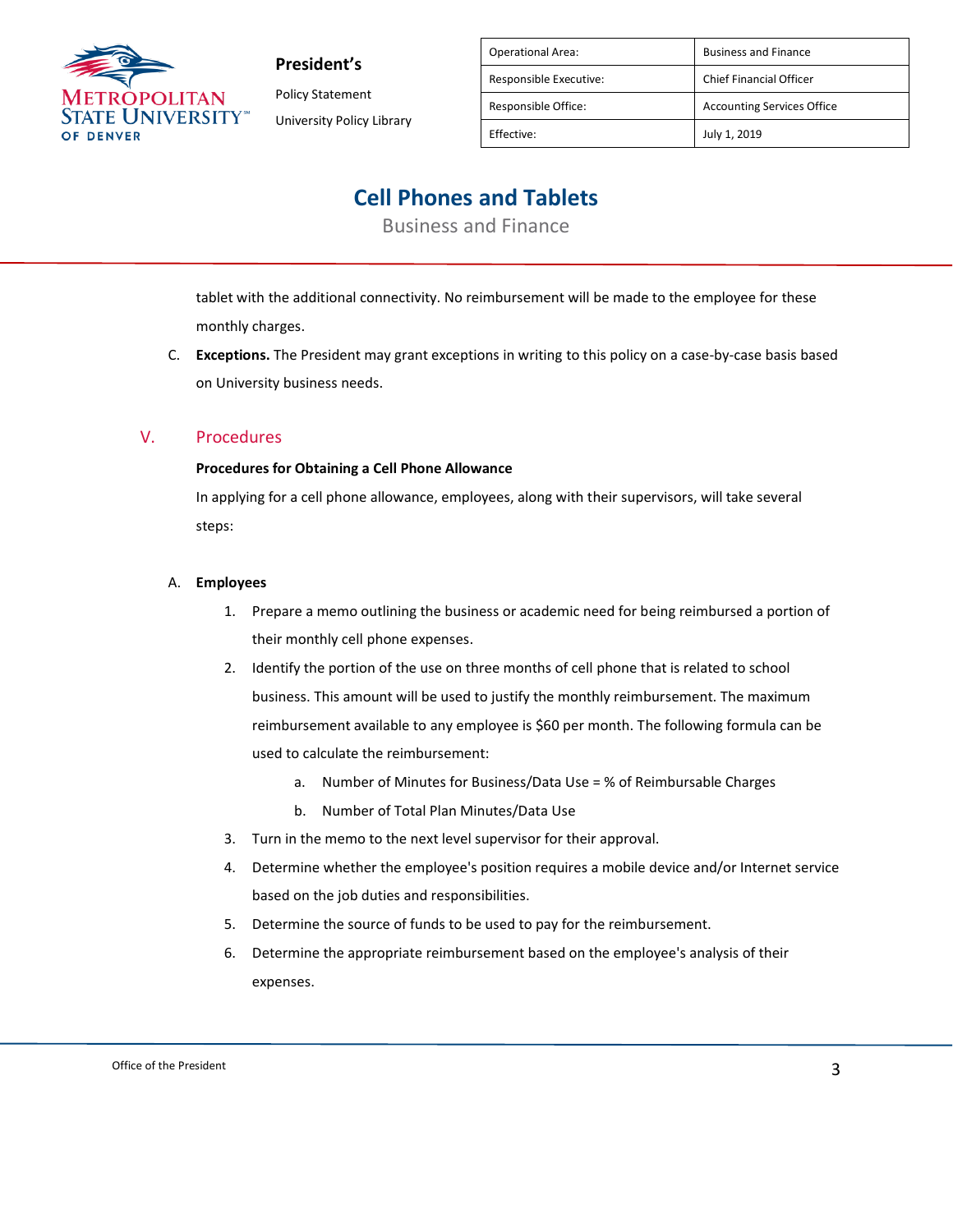

**President's** Policy Statement

University Policy Library

| <b>Operational Area:</b> | <b>Business and Finance</b>       |
|--------------------------|-----------------------------------|
| Responsible Executive:   | <b>Chief Financial Officer</b>    |
| Responsible Office:      | <b>Accounting Services Office</b> |
| Effective:               | July 1, 2019                      |

## **Cell Phones and Tablets**

Business and Finance

- 7. Fill out an initial "Check Request form" and attach the memo and analysis. Identify the Fund, Org, Account, and Program to be charged for the reimbursement.
- 8. Forward to the President, Provost, or appropriate Vice President for approval.

### B. **Supervisors**

Once Accounts Payable receives the appropriate documentation, it will process the reimbursements monthly to the employee. Employees are responsible for paying all amounts due as agreed upon between the employee and the service provider. Employees will need to provide a copy of their monthly summary billing page to show they are maintaining their service, and fill out the check request form. Employees are also responsible for providing the department/University with the current cell phone number. Employees must notify their supervisor within five working days of inactivation of the device. The reimbursement expires at the end of each fiscal year. Employees must reapply for reimbursement at the start of each new fiscal year.

### VI. Related Information

A. MSU Denver Device Security Policy

### VII. Policy History

- A. **Effective:** July 1, 2019
- B. **Revised:** January 1, 2013; December 7, 2012
- C. **Review:** This policy will be reviewed every three years or as deemed necessary by University leadership.